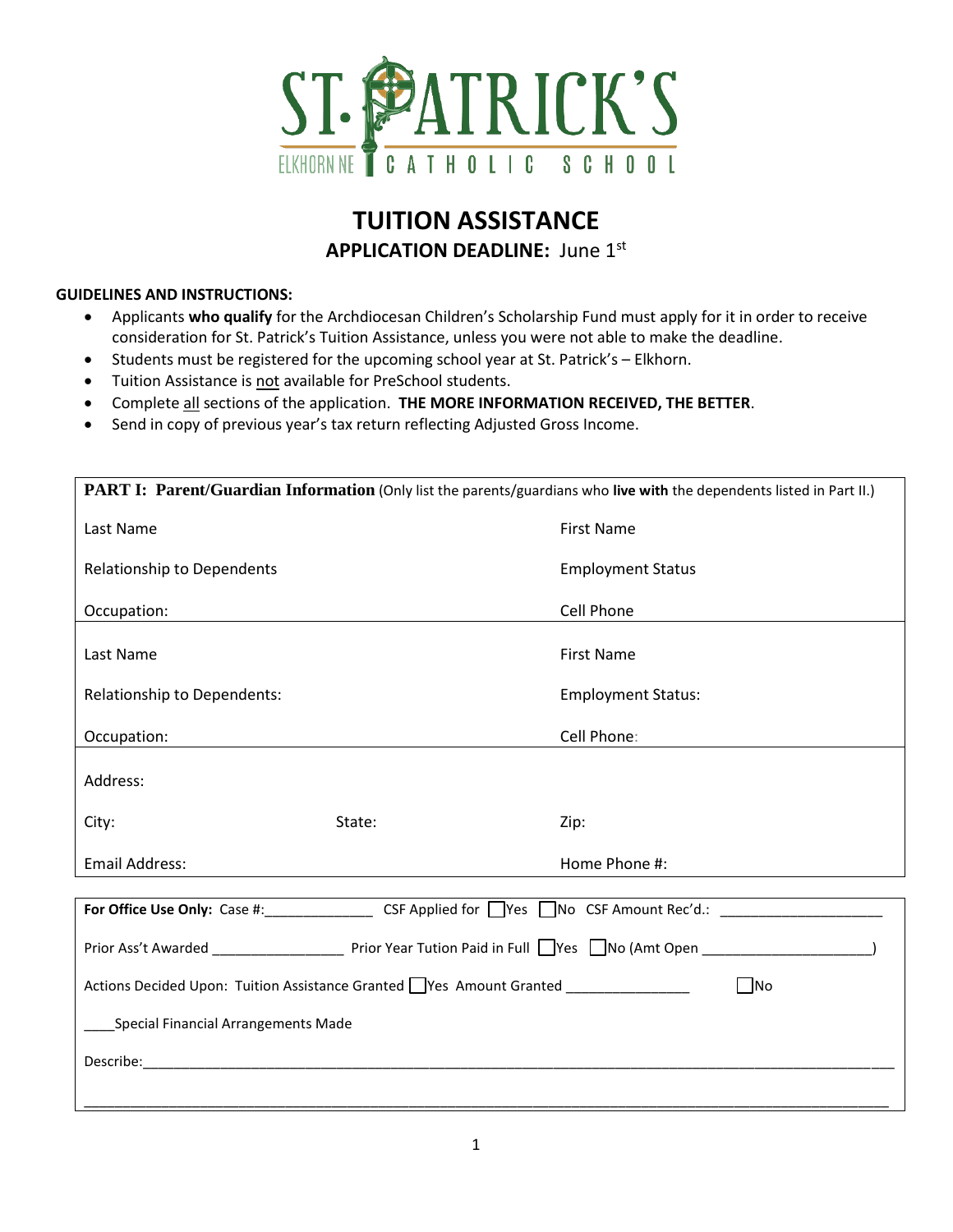| PART II: Dependent Information (Please list all dependents in order of age, starting with the oldest. Only include<br>dependents in high school or younger. Information is for the school year assistance is requested for. If you need<br>additional space, please add on another page.) |                                     |  |                |  |  |
|-------------------------------------------------------------------------------------------------------------------------------------------------------------------------------------------------------------------------------------------------------------------------------------------|-------------------------------------|--|----------------|--|--|
| Dependent 1<br>Last Name                                                                                                                                                                                                                                                                  | <b>First Name</b>                   |  |                |  |  |
| Age                                                                                                                                                                                                                                                                                       | Enrolled in School?     Yes Grade   |  | No             |  |  |
| Name of School Enrolled In:                                                                                                                                                                                                                                                               |                                     |  |                |  |  |
| <b>Dependent 2</b>                                                                                                                                                                                                                                                                        |                                     |  |                |  |  |
| Last Name                                                                                                                                                                                                                                                                                 | <b>First Name</b>                   |  |                |  |  |
| Age                                                                                                                                                                                                                                                                                       | Enrolled in School?     Yes Grade   |  | N <sub>o</sub> |  |  |
| Name of School Enrolled In:                                                                                                                                                                                                                                                               |                                     |  |                |  |  |
| <b>Dependent 3</b>                                                                                                                                                                                                                                                                        |                                     |  |                |  |  |
| Last Name                                                                                                                                                                                                                                                                                 | <b>First Name</b>                   |  |                |  |  |
| Age                                                                                                                                                                                                                                                                                       | Enrolled in School?   Yes Grade     |  | N <sub>o</sub> |  |  |
| Name of School Enrolled In:                                                                                                                                                                                                                                                               |                                     |  |                |  |  |
| Dependent 4                                                                                                                                                                                                                                                                               |                                     |  |                |  |  |
| Last Name                                                                                                                                                                                                                                                                                 | <b>First Name</b>                   |  |                |  |  |
| Age                                                                                                                                                                                                                                                                                       | Enrolled in School?   Yes Grade     |  | No             |  |  |
| Name of School Enrolled In:                                                                                                                                                                                                                                                               |                                     |  |                |  |  |
| <b>Dependent 5</b>                                                                                                                                                                                                                                                                        |                                     |  |                |  |  |
| Last Name                                                                                                                                                                                                                                                                                 | <b>First Name</b>                   |  |                |  |  |
| Age                                                                                                                                                                                                                                                                                       | Enrolled in School? Yes Grade       |  | No             |  |  |
| Name of School Enrolled In:                                                                                                                                                                                                                                                               |                                     |  |                |  |  |
| Dependent 6                                                                                                                                                                                                                                                                               |                                     |  |                |  |  |
| Last Name                                                                                                                                                                                                                                                                                 | <b>First Name</b>                   |  |                |  |  |
| Age                                                                                                                                                                                                                                                                                       | Enrolled in School?       Yes Grade |  | N <sub>o</sub> |  |  |
| Name of School Enrolled In:                                                                                                                                                                                                                                                               |                                     |  |                |  |  |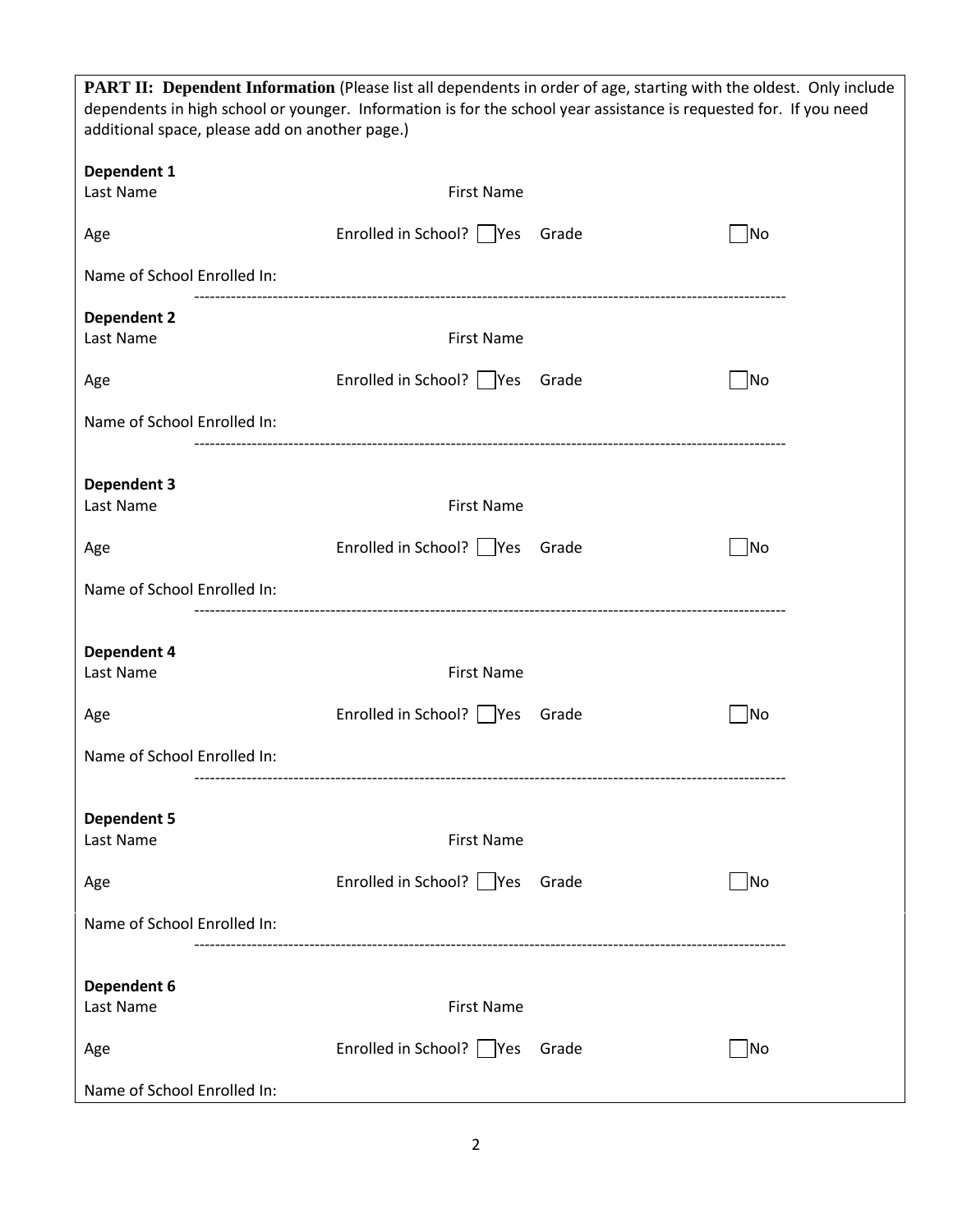| <b>PART IV: Family Income</b>                                                                                                                                                                                                  |                            |                                                   |  |  |
|--------------------------------------------------------------------------------------------------------------------------------------------------------------------------------------------------------------------------------|----------------------------|---------------------------------------------------|--|--|
|                                                                                                                                                                                                                                | <b>Last Calendar Year</b>  |                                                   |  |  |
| (Line 22 on Form 1040; Line 15 on Form 1040A; Line 4 on Form 1040EZ)                                                                                                                                                           | \$                         |                                                   |  |  |
| (Line 37 on form 1040' Line 21 on Form 1040A; Line 4 on Form 1040EZ)                                                                                                                                                           | Ş                          |                                                   |  |  |
|                                                                                                                                                                                                                                | \$                         |                                                   |  |  |
|                                                                                                                                                                                                                                | \$                         |                                                   |  |  |
|                                                                                                                                                                                                                                | \$                         |                                                   |  |  |
| \$<br>Other Annual Non-Taxable Income Received<br>(ie. Housing Allowance - Clergy/Military, help from friends/family, etc.)                                                                                                    |                            |                                                   |  |  |
| <b>PART V: Income Changes</b><br>Are you expecting an income change from last calendar year?                                                                                                                                   | Yes                        | No                                                |  |  |
| If yes, please complete this following section:<br>Amount of annual increase or decrease                                                                                                                                       | \$                         |                                                   |  |  |
| <b>Reason for Increase:</b>                                                                                                                                                                                                    | <b>Reason for Decrease</b> |                                                   |  |  |
| Complete if "Other" was chosen above: example a state of the state of the state of the state of the state of the state of the state of the state of the state of the state of the state of the state of the state of the state |                            |                                                   |  |  |
| <b>PART VI: Family Assets/Debt</b>                                                                                                                                                                                             |                            |                                                   |  |  |
| (Checking, Savings)                                                                                                                                                                                                            | \$                         | *Please complete Vehicle Information<br>Vehicle 1 |  |  |
|                                                                                                                                                                                                                                |                            | Make:                                             |  |  |
|                                                                                                                                                                                                                                | \$                         | Model:<br>Year:                                   |  |  |
| If you own your home: Current Market Value                                                                                                                                                                                     | \$                         | Loan Balance:                                     |  |  |
| Mortgage Balance                                                                                                                                                                                                               | \$                         | Vehicle 2                                         |  |  |
| (Include any second mortgage or home equity loan)                                                                                                                                                                              |                            | Make:                                             |  |  |
|                                                                                                                                                                                                                                |                            | Model:                                            |  |  |
| □Cars □Second Homes □Rental Property □Other                                                                                                                                                                                    | \$                         | Year:                                             |  |  |
|                                                                                                                                                                                                                                |                            | Loan Balance:                                     |  |  |
| Amount Still Owed on These Properties                                                                                                                                                                                          | \$                         | Vehicle 3                                         |  |  |
| Number of Vehicles* (owned or leased)                                                                                                                                                                                          |                            | Make:<br>Model:                                   |  |  |
|                                                                                                                                                                                                                                | \$                         | Year:<br>Loan Balance:                            |  |  |
| Total Annual Vehicle Payments                                                                                                                                                                                                  | \$                         |                                                   |  |  |
| (Enter the total balance owed on ALL credit cards)                                                                                                                                                                             | \$                         | Vehicle 4<br>Make:<br>Model:                      |  |  |
|                                                                                                                                                                                                                                | \$                         | Year:<br>Loan Balance:                            |  |  |
| Other Debt (Please describe in Party VIII)                                                                                                                                                                                     | \$                         |                                                   |  |  |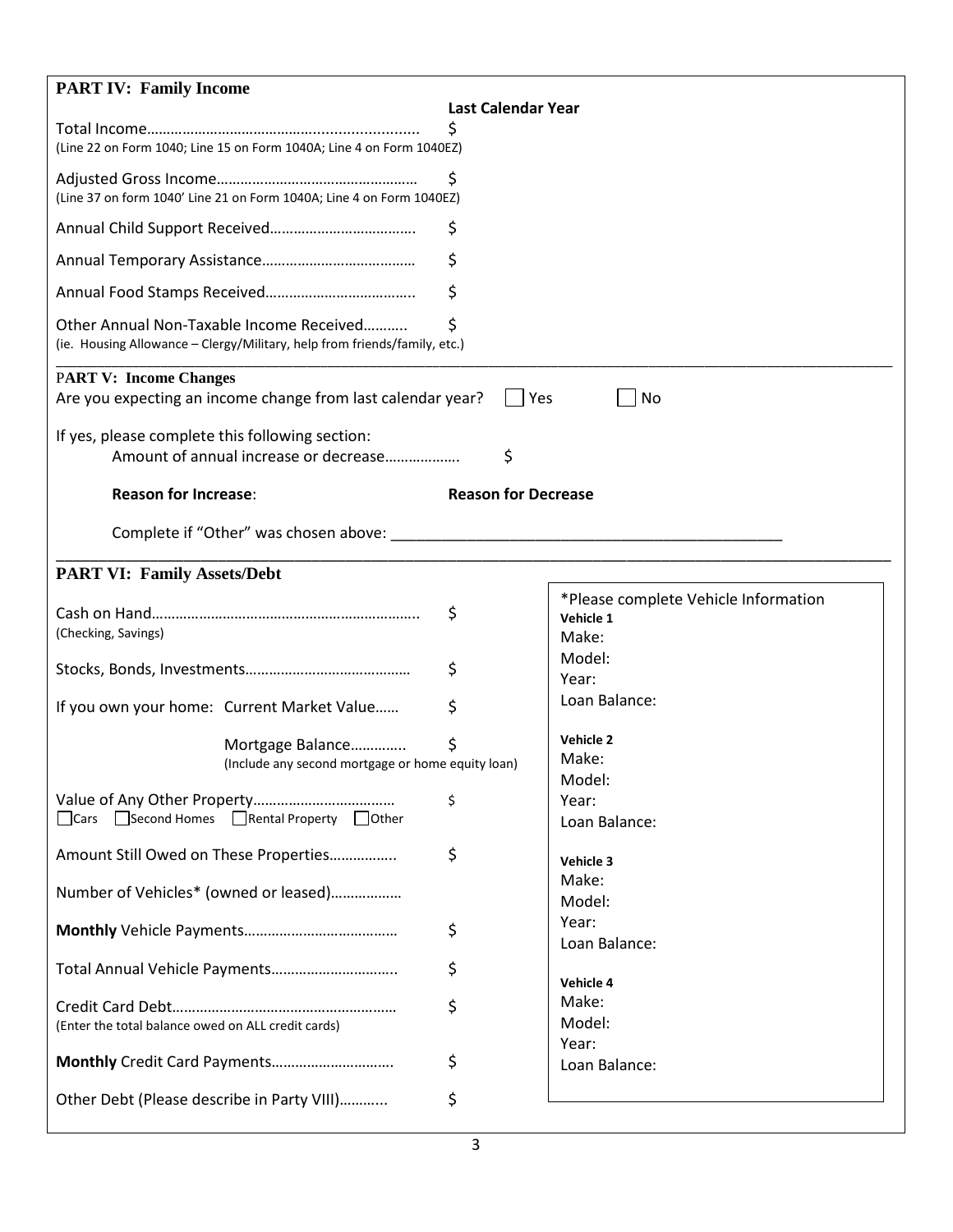| <b>PART VII: Expenses</b>                                                                  |    |                                                                                                                                                                                |
|--------------------------------------------------------------------------------------------|----|--------------------------------------------------------------------------------------------------------------------------------------------------------------------------------|
| <b>Monthly Expenses:</b>                                                                   |    |                                                                                                                                                                                |
| (Include 2 <sup>nd</sup> Mortgage, home equity loan)                                       |    | (Only include your portion of health insurance premium)<br>If any of your health insurance premium is deducted from<br>your paycheck, is it taken (circle one) Pretax Post-tax |
| Monthly Utilities<br>(Electric, gas, water)                                                | \$ | Monthly Telephone & TV<br>-S<br>(land line, cell phones, cable tv, satellite)                                                                                                  |
| <b>Yearly Expenses for Prior Calendar Year:</b>                                            |    |                                                                                                                                                                                |
| Homeowner's or Renter's Insurance<br>(if not included in your mortgage payment)            | Ŝ. | <b>Monthly</b> Child Support Payments<br>S<br>(Made by you to another household)                                                                                               |
| (if not included in mortgage payment)                                                      | Ŝ. | <b>Monthly</b> Alimony Paid by You<br>S.                                                                                                                                       |
| Unreimbursed Medical/Dental Expenses<br>(Not included in Monthly Health Insurance Premium) | \$ | \$<br><b>Monthly Student Loan Payment</b><br>(For family members no longer in college)                                                                                         |
| (Explain other expense)                                                                    | \$ | Monthly Charitable Contribution \$<br>(Cash only)                                                                                                                              |
|                                                                                            |    | (Do NOT include dependent tuition)                                                                                                                                             |
| *** Please indicate the amount of tuition assistance you are seeking:                      |    | \$<br>(Must complete)                                                                                                                                                          |

## **PART VIII: Special Circumstances**

Use the space below to describe any additional special circumstances that may affect your eligibility for assistance. Attach pages as needed.